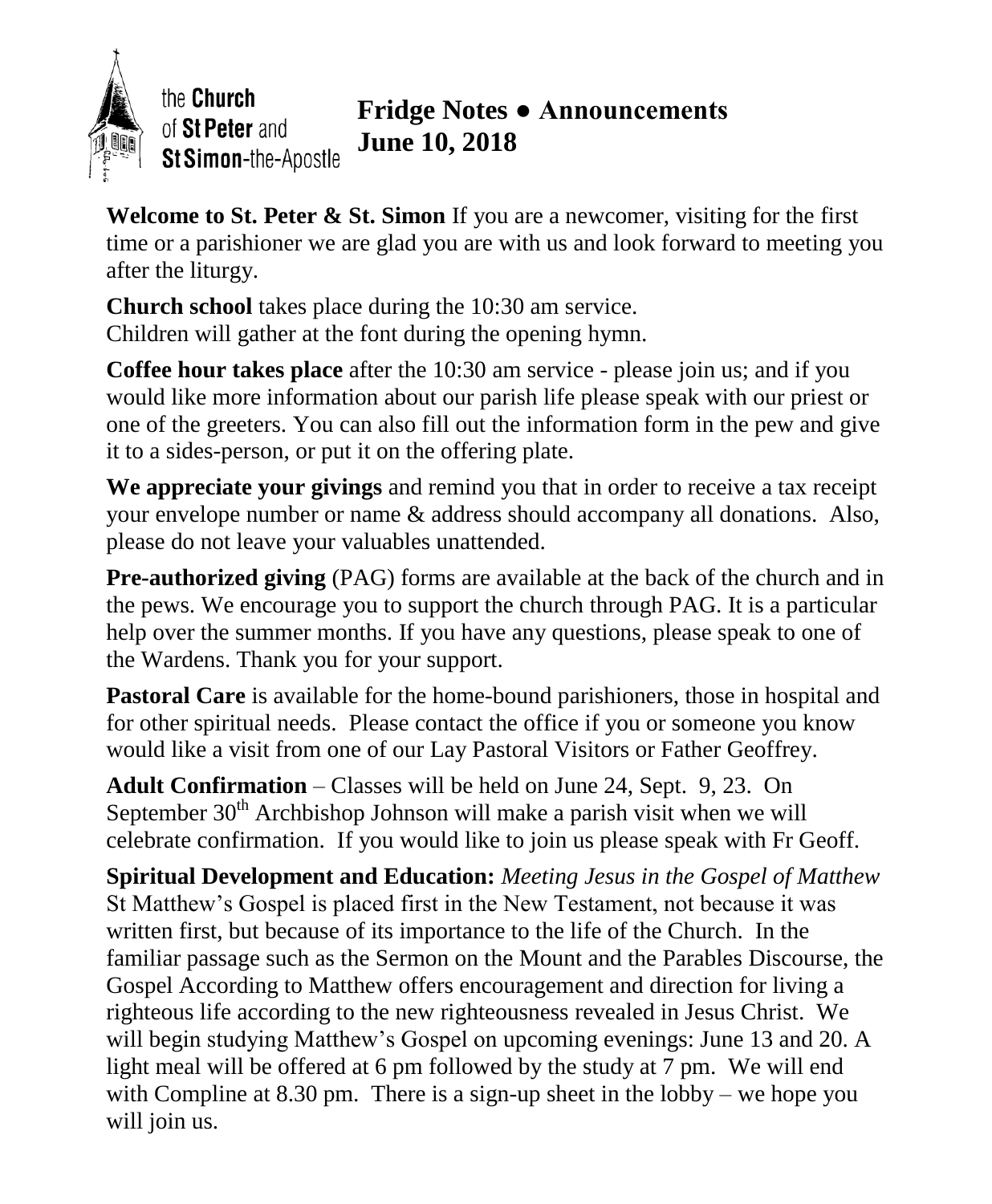### **THIS WEEK AT ST. PETER & ST. SIMON**

**Wednesday, June 13:** Feria

- 11 am Holy Eucharist with Anointing for Healing (in the Chapel)
- 6 pm Bible Study in the Sitting Room
- 7 pm Opportunities Committee Meeting

**Saturday, June 16:** 9 am Advisory Board Meeting

**Sunday, June 17:** The Fourth Sunday after Pentecost

```
 8:30 am Holy Eucharist celebrated from The BCP
```

```
10:30 am Choral Eucharist (Traditional)
```
*Readings: 1 Samuel 15.34—16.13 /* 

```
2 Corinthians 5.6–10, (11–13), 14–17 / Mark 4.26–34
```
12 Noon Parish BBQ

**Sunday, June 24:** The Birth of St John the Baptist

**Sunday, July 22:** The Feast of St Mary Magdalene

**The Last Tuesday of the Month:** 6 pm Candlelight Evening Prayer Service

## **A Word from the Rector**

**The St Michael's Youth Conference** is an exciting opportunity to make friends, know God more deeply and enjoy a fun-filled week of activities. Teens aged 13- 19 are invited to join a team of clergy and lay adult leaders for a week of worship, classes and recreation. The Conference is being held at Shalom by the Lake Retreat Centre in the scenic Haliburton Highlands. For more information please speak with Fr Geoff, Conference Chaplain. The brochure with registration form is available in the lobby.

**Church School:** We are in need parishioner volunteers to assist in the Church School. With enough volunteers we will be able to put together a rota so that there are two people each week. If you would like to be part of this ministry please speak with Sileen Phillips.

**Church Signs:** We are enhancing our signs on the north and south sides of the Church. The existing signs will be upgraded to be programmable which will give us the opportunity to change messages about services and events. Our new name and logo will also be added. The designer, VanWinkle Sign and Display, has done work for many churches including St John's Norway, St Leonard's, and St Peter's, Carleton Street. We will keep you up to date about the timeline as things move along.

*Geoffrey+*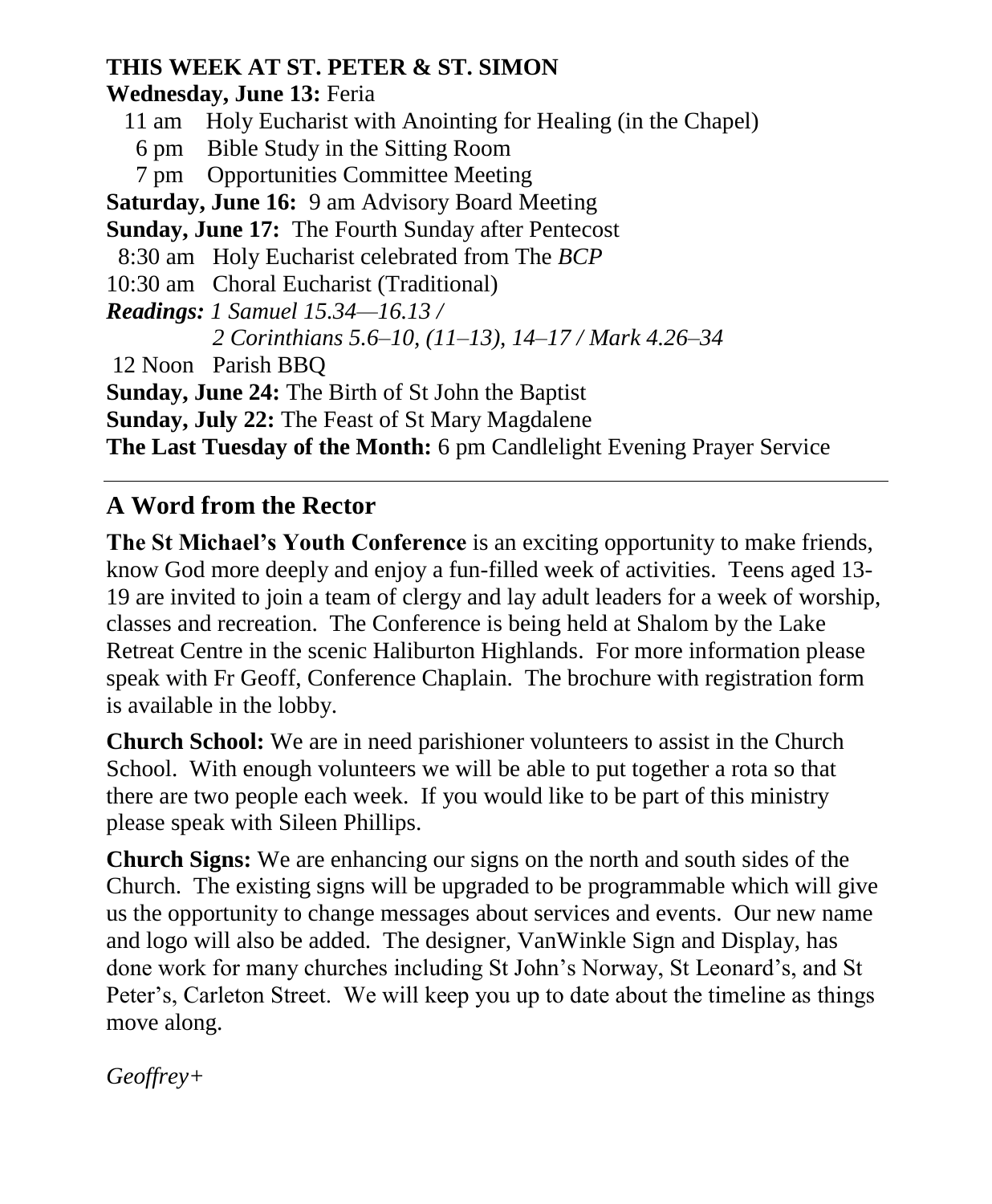# **Compassionate Chair** Yoga

### **Alternate Tuesdays - May**

- $\cdot$  June 5
- . June 19

Join us in a practice of compassion for your body, mind and spirit. Wear loose comfortable clothing suitable for the Yoga practice.

- 10:30 am to 1:15 pm
- 1 Hour Yoga practice followed by service of Holy Eucharist at Noon and Dinner (10:30 am to 1:15 pm).

Recommended donation for each session: \$38 (\$20 for Yoga practice, and \$18 for dinner: the portion for the Yoga practice will go as an unreceipted donation to the Sisterhood.) Payable by personal cheque or cash only.

Led by Barb Rosen, a certified Kripalu (Compassionate) Yoga Teacher



## **Saturday, June 23 Saturday, July 14 Saturday, August 11 Saturday, September 15**

#### Registrations must be RECEIVED one week prior to event.

Inspired by the Quiet Garden Trust in England, these are days to relax, renew, and rest in the beauty of God's outdoors, as well as to enjoy the Sisters' chapel and library.

In case of rain, there is plenty of space indoors to wander, sit, dream, and pray.

We begin with a brief time of prayer; then a Sister will offer suggestions on how to use the day. The rest of the morning is yours.

The Eucharist is celebrated at noon, followed by dinner, and the afternoon is again free. with a brief gathering at 3:30 pm when you will have the option of sharing the fruits of the day followed by a closing time of prayer.